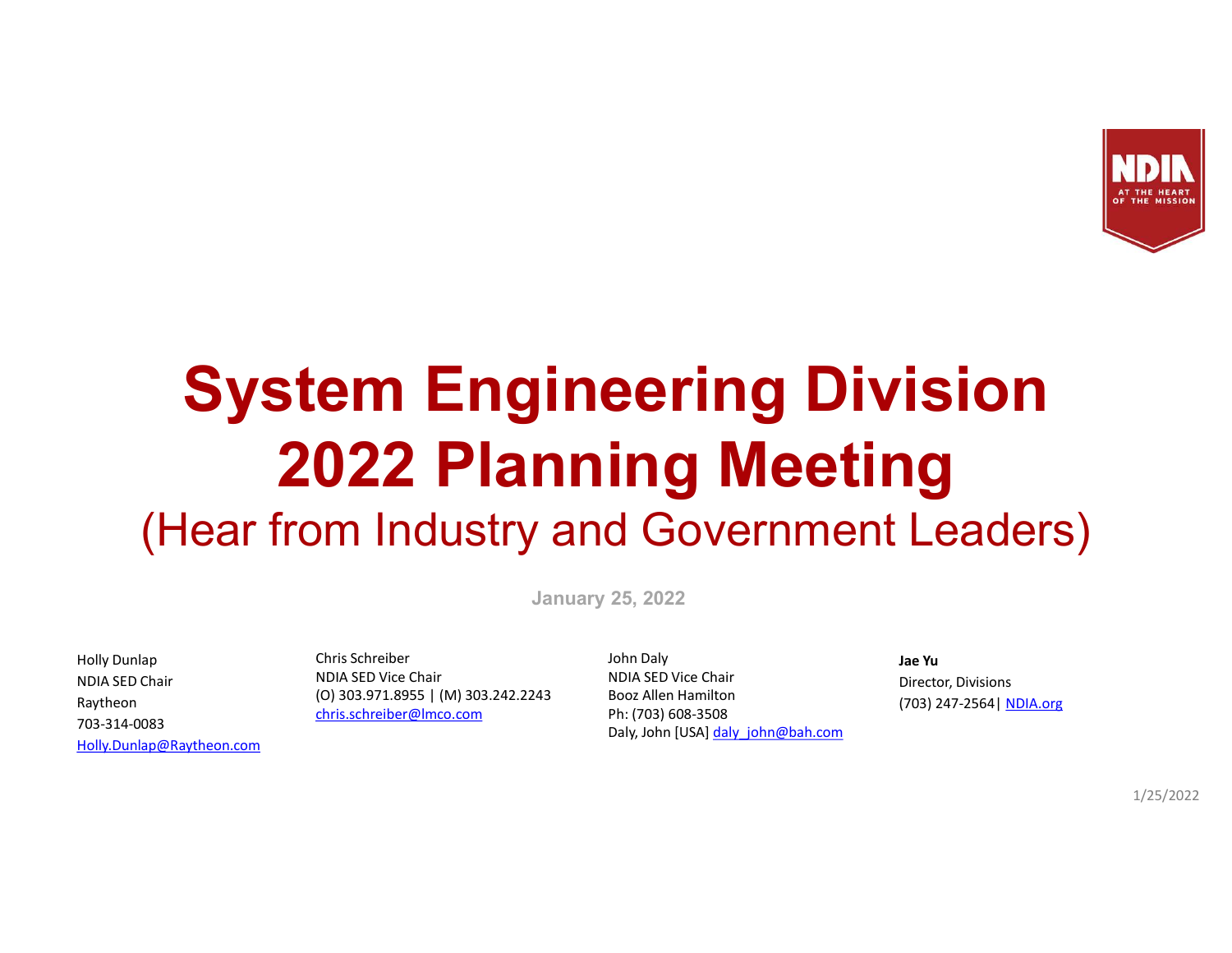## Purpose



Industry and Government Leaders will share their respective Systems Engineering initiatives and priorities for 2022 along with pain points, challenges, and recommendations for collaboration. This exchange will provide input for the Division as we develop our plans and priorities for the year.

https://www.ndia.org/divisions/systems-engineering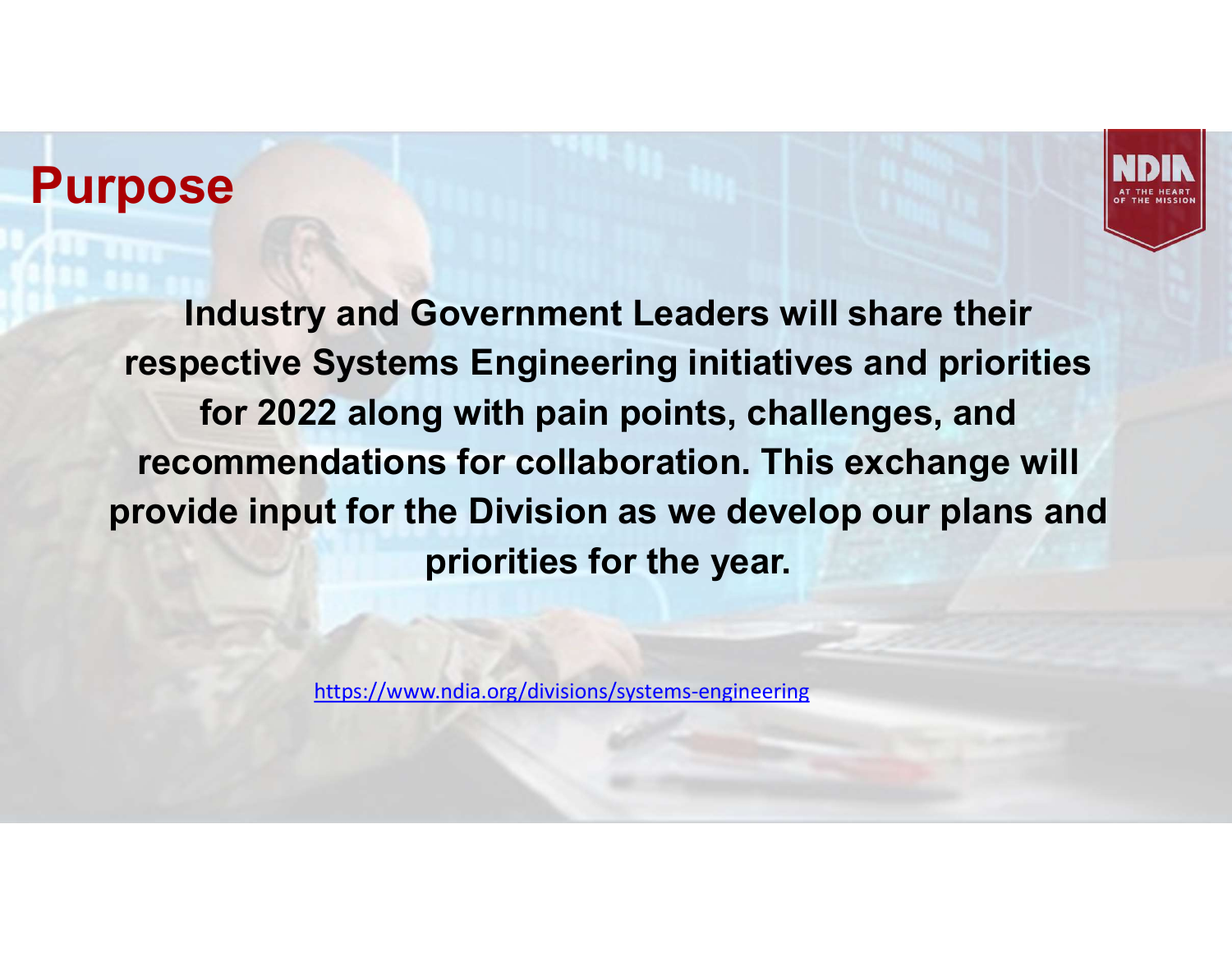

### Agenda (Industry)

|            |            | <b>Agenda (Industry)</b> |                                           |                                                                                | AT THE HEART<br>OF THE MISSION                                                          |
|------------|------------|--------------------------|-------------------------------------------|--------------------------------------------------------------------------------|-----------------------------------------------------------------------------------------|
| <b>EST</b> | <b>EST</b> |                          | <b>Name</b>                               | <b>Title</b>                                                                   | <b>Org / Service</b>                                                                    |
| 9:00       | 9:15       | Industry                 | <b>Holly Dunlap</b>                       | <b>NDIA SED Chair</b>                                                          | Raytheon                                                                                |
| 9:15       | 9:30       | <b>Industry</b>          | <b>Alana Murphy</b>                       | Senior Director, Engineering<br><b>Excellence</b>                              | L3 Harris                                                                               |
| 9:30       | 10:00      | Industry                 | Erica Mueller                             | Director of Corporate                                                          | <b>Lockheed Corporate</b>                                                               |
|            |            |                          |                                           | <b>Transformation</b>                                                          | Engineering                                                                             |
| 10:00      | 10:30      | Government               | Dr. Robert Irie                           | Deputy Director, Strategic<br><b>Technology Protection and</b><br>Exploitation | USD(R&E)                                                                                |
| 10:30      | 11:00      | Government               | Ms. Melinda Reed                          | <b>Director, Resilient Systems</b>                                             | Office of USD(R&E)/Office of<br>DD, Strategic Technology<br>Protection and Exploitation |
| 11:00      | 11:30      | Industry                 | Marilee Wheaton &<br><b>Garry Roedler</b> | President                                                                      | International Council of<br><b>Systems Engineering</b>                                  |
| 11:30      | 12:00      | Industry                 | Angela Wallace                            | Senior VP                                                                      | <b>Booz Allen Hamilton</b>                                                              |
| 12:00      | 12:30      | Industry                 | Luk William                               | Chief of Staff, ES Defense<br><b>Systems Engineering</b>                       | <b>BAE Systems</b>                                                                      |
|            | 1:00       | Break                    |                                           |                                                                                |                                                                                         |